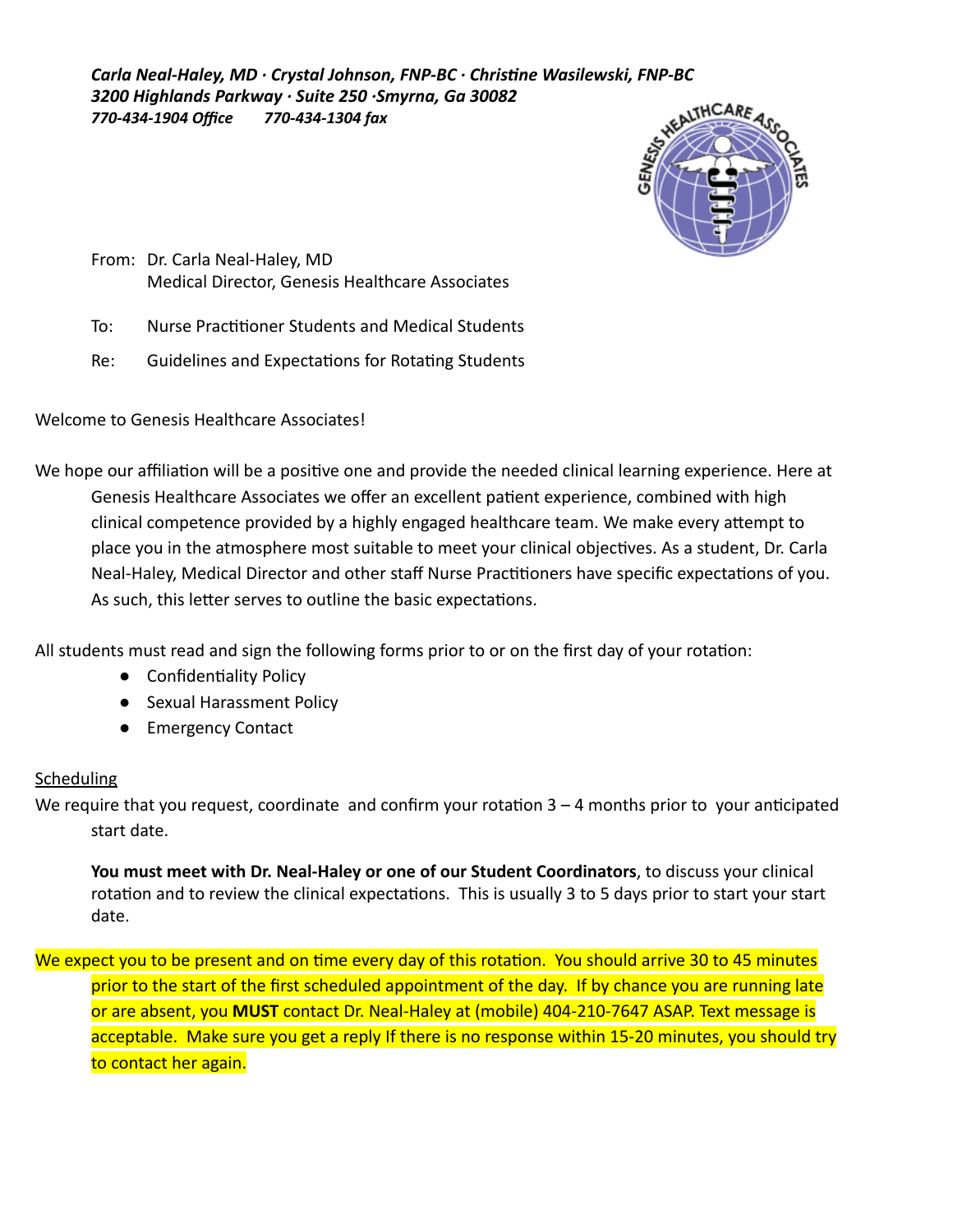Other numbers that you may try in case of emergency are listed below. However, you must first attempt to contact Dr. Neal Haley.

Back office 770-434-1662

## **Dress Code**

All students are expected to dress in professional business attire.

- All students must wear a lab coat.
- $\bullet$  Male students must wear ties.
- Female students must wear business appropriate attire.
- All students must wear a name tag.

Lunch: Lunches are encouraged but due to the nature of our practice, we have to strategically plan them between patients. Please check with your Preceptor before taking lunch.

#### **Preceptor Expectations**

Preceptor will orient students to the office.

- $\bullet$  Provide an overview of clinical charting
- Review of clinical presentation
- Review all notes made to the patient chart by the student for accuracy and completeness.
- Provide supplemental academic information as needed

### **Clinical Expectations**

All students are expected to:

- **● All students are expected to arrive 30 to 45 minutes prior to the start of of the first scheduled appointment:**
	- $\circ$  Review charts of anticipated patients (Dr. Neal-Haley's schedule)
		- Physicals
		- Management of Chronic disease
		- Well Child Check-ups
- Take the initiative to see patients.
	- Introduce yourself
	- Perform a complete history and physical exam,
	- Generate a problem list with an assessment and plan
	- Synthesize above with supporting clinical information (labs, x-rays, consults) into a presentable oral format